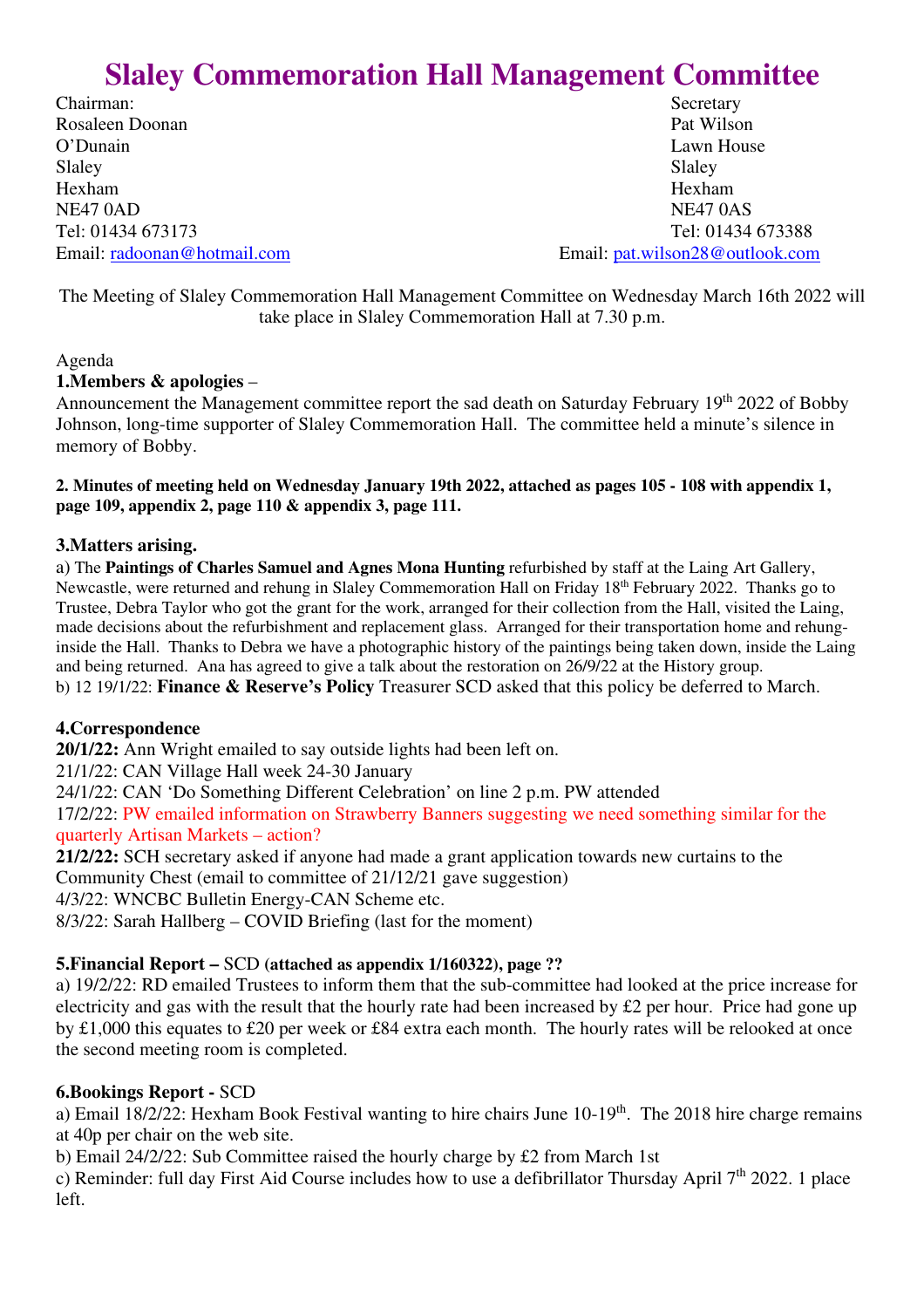## **7. Emergency Welfare Hub (also known as Emergency Rest Centres** *see CAN email of 10/12/21***)**

Solar powered Community buildings ZOOM meeting on Wednesday 16.2/22 at 2 p.m. attended by RD, DT, PW, HS & SD. Liz Gray from Rural Design Centre emailed a link to the session 17/2/22.

#### **8. Phase Two of Centenary Improvements**

SCH officials and Kevin Doonan had a meeting 14<sup>th</sup> February at 11 a.m. when a price increase for the stone was advised. We agreed to go with the revised price of £116,030.04

## **9. Caretakers Report – ICS (attached as appendix 2/160322), page ??**

20/1/22: Caretaker emailed photographs of toilet flooring

## **10. Building maintenance**

a) PW emailed committee 1/3/22 re cooker and a button missing from setting the timer. IS replied by email and gave a copy of his inset to 'Using the Cooker manual'. ME (Film Club) replied by email do not use the timer. MR replied that cooker works without timer. RD tried to order the button part or service the cooker 9/3/22. RD asked when the cooker was purchased? Annual Report of May 2009 states the kitchen refurbishment was completed successfully.

b) PW reported by email 3/3/22 all outside lights not working at Healey PC meeting 2/3/22: Caretaker mended.

c) Jon Storey reported the drain at the front door blocked during Bobby Johnson memorial tea 7/3/22 at 2.31p.m. PW contacted caretaker

d) 10c 19/1/22; 10f 17/11/21: Martin Kennedy, roofer, does intend to re-roof the north section of the toilet block. Martin quoted £1,170 to do the work (May 19<sup>th</sup>2021 minutes agenda item 8a(i)). Pressure of work is to blame.

## **11. Fundraising Phase Two (attached as appendix 3/160322)**

a) Fourth Artisan Indoor Market on Wednesday April 27th

b) Fire and Dough mobile Pizza Van have confirmed the fourth Wednesday of each month during 2022 c) Gone to the Wall performance March 4th of HW190. £484.51 profit. Thank you letters to Terry Douglas for sourcing recipe and ingredients for beef Stew. Also CF for providing the Veggie Stew.

d) 11c 19/1/22, 15b 17/11/21: Karen Melvin & Claudia Sacher have an exhibition at Gibside entitled 'Breath of my Garden' they also have a 'Large and Small' exhibition in London. The Large and Small exhibition could be displayed inside SCH over a weekend in Spring. First dates suggested in April not convenient. Second dates suggested Friday May  $13th$  – Sunday May  $15<sup>th</sup>$  are free on the web calendar. (see separate page)

e) Slaley Wander Sunday June  $12<sup>th</sup>$  – Karen Melvin doing lots of different designs for newspaper adverts

# **12. Heating in Hall.**

PW emailed a request from RD on 1/3/22 asking how comfortable the Hall is once the heating has been running for 30 minutes and what the outside weather conditions are.

CF replied – chilly when open up at 9a.m. on a Monday.

ME replied that most people expect to be able to remove their outer clothing as they do at home. Jean is sensitive to the cold.

PW cold at Healey PC on Wed 2/3/22 – damp and cold outside, Radiators warmed up by 30 minutes but did not give out any heat to warm the air. Even PW kept coat on.

# **13. Northumberland Village Hall Heritage Project**

# **14. How can the Hall be more environmentally aware / climate friendly?**

#### **15. Queen Elizabeth 11 Platinum Jubilee**

a) Slaley PC Letter emailed to 23 separate parish organisations, on January 24<sup>th</sup>, asking for any plans they had to celebrate the Platinum Jubilee event. A general request was also printed in February's Slaley News. Ladycross NR planting an oak tree

Slaley WI would like to see a self- catering event – thought best at school or R&C. Take a parish photograph at a set time. Maybe afternoon tea at Hall. Maybe parish royal scarecrow trail.